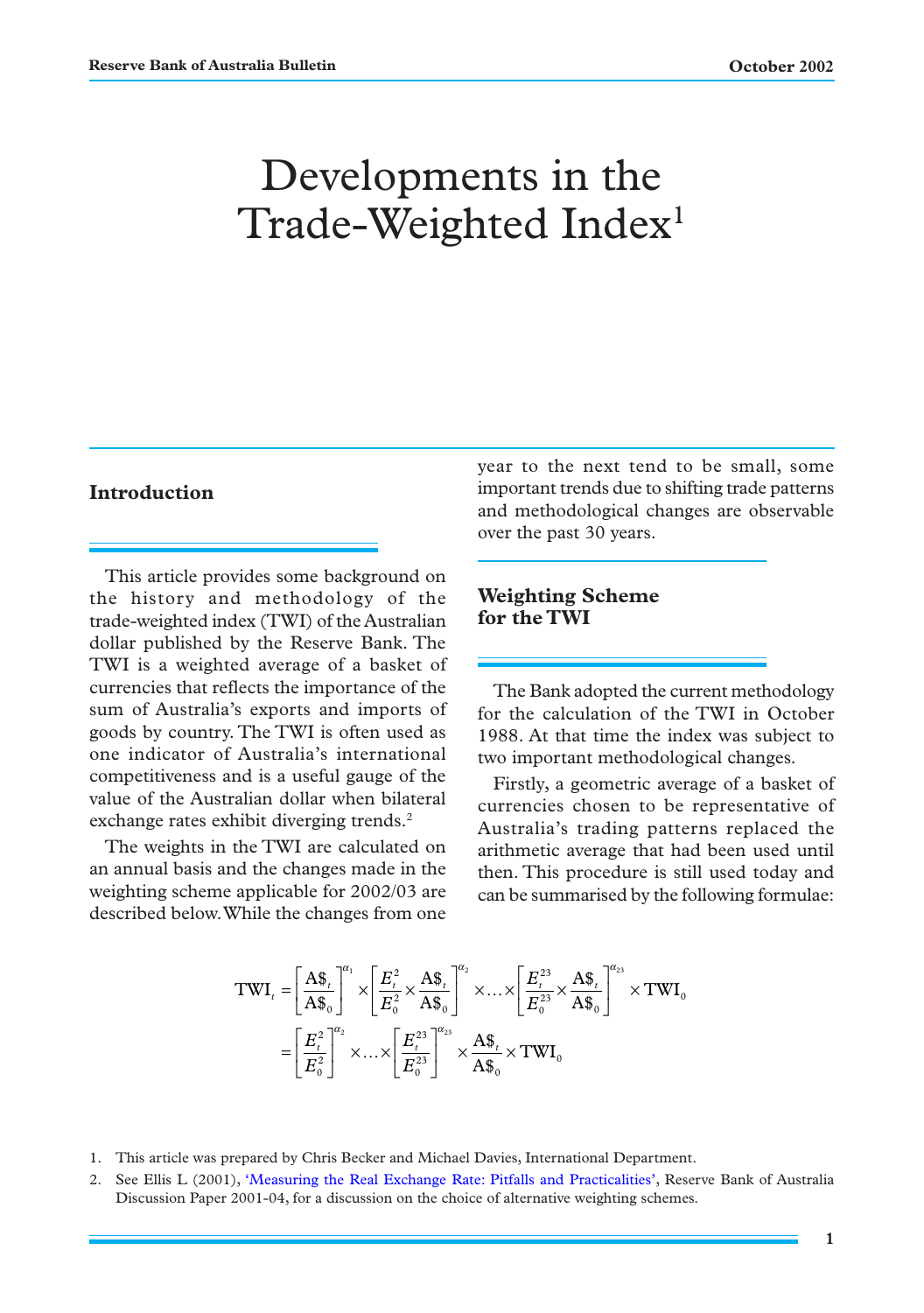## where:

- $A$ \$ = units of US dollars per Australian dollar
	- $E^i$  = units of foreign currency *i* per US dollar (*i* = 2,…, 23)
- $\alpha_1$  = weight of the US dollar
- $\alpha_i$  = weight of the foreign currency *i*  $(i = 2, \ldots, 23)$

 $0 =$  base period

*t* = current period

Secondly, the method for calculating the weights was changed somewhat. Prior to 1988 the weight of countries with relatively small trade shares was added to the weight of a relatively large trading partner with which they could be most appropriately grouped. Since many countries maintained some form of formal link with major currencies throughout much of the 1970s and early 1980s it was possible to group currencies in a systematic way. However, as exchange rate regimes became more diverse and flexible this methodology began to lose its usefulness. Under the revised method, the basket of currencies chosen for inclusion in the TWI is such that they cover at least 90 per cent of Australia's two-way merchandise trade.3

The weights for the TWI are revised annually to capture changing trade patterns, occasionally giving rise to changes in the currency composition of the basket. Changes to the weights are usually calculated in September, with the re-defined index spliced onto the existing TWI on the first business day in October. The base for the index remains May 1970.

# **Changes for the 2002/03 TWI**

Data published by the Australian Bureau of Statistics for Australia's trade in 2001/02 suggest that the 23 countries included in the 2001/02 TWI remain the appropriate ones for the current revision. However, changes in trade shares have led to some minor changes in the weights (Table 1):

- The relative importance of Australia's trade with the Euro area and the United Kingdom has increased, with their combined weight in the TWI rising by 0.7 percentage points to 17.5 per cent.
- The weight of the Japanese yen decreased by 0.5 percentage points to 17.2 per cent. Despite the steady trend decline in the importance of Australia's two-way trade with Japan, it remains Australia's largest trading partner and consequently the yen attracts the largest weight in the TWI.

# **Table 1: Weights in the Trade-Weighted Index** Per cent

| Currency                    | <b>Trade weight</b> |          |  |  |  |
|-----------------------------|---------------------|----------|--|--|--|
|                             | Current             | Previous |  |  |  |
| Japanese yen                | 17.2058             | 17.6723  |  |  |  |
| <b>United States dollar</b> | 15.0681             | 15.4706  |  |  |  |
| European euro               | 12.3981             | 11.8561  |  |  |  |
| Chinese renminbi            | 8.5754              | 7.6089   |  |  |  |
| South Korean won            | 6.5588              | 6.3315   |  |  |  |
| New Zealand dollar          | 5.5689              | 5.2025   |  |  |  |
| UK pound sterling           | 5.1365              | 4.9855   |  |  |  |
| Singapore dollar            | 4.0090              | 4.5011   |  |  |  |
| New Taiwan dollar           | 3.5887              | 4.1840   |  |  |  |
| Indonesian rupiah           | 3.2399              | 2.9093   |  |  |  |
| Malaysian ringgit           | 2.8733              | 3.0400   |  |  |  |
| Hong Kong dollar            | 2.4360              | 2.3977   |  |  |  |
| Thai haht                   | 2.3356              | 2.2740   |  |  |  |
| Saudi Arabian riyal         | 1.6315              | 1.7327   |  |  |  |
| Canadian dollar             | 1.5743              | 1.6531   |  |  |  |
| Indian rupee                | 1.5280              | 1.2919   |  |  |  |
| Vietnamese dong             | 1.0583              | 1.3328   |  |  |  |
| South African rand          | 0.9971              | 0.9885   |  |  |  |
| PNG kina                    | 0.9588              | 1.1404   |  |  |  |
| <b>United Arab</b>          |                     |          |  |  |  |
| Emirates dirham             | 0.8940              | 1.0353   |  |  |  |
| Philippine peso             | 0.8454              | 0.9134   |  |  |  |
| Swedish krona               | 0.8310              | 0.8238   |  |  |  |
| Swiss franc                 | 0.6875              | 0.6546   |  |  |  |
| Source: RBA                 |                     |          |  |  |  |

3. The data source for the calculation of the weights is 'International Merchandise Trade, Australia', ABS Cat No 5422.0.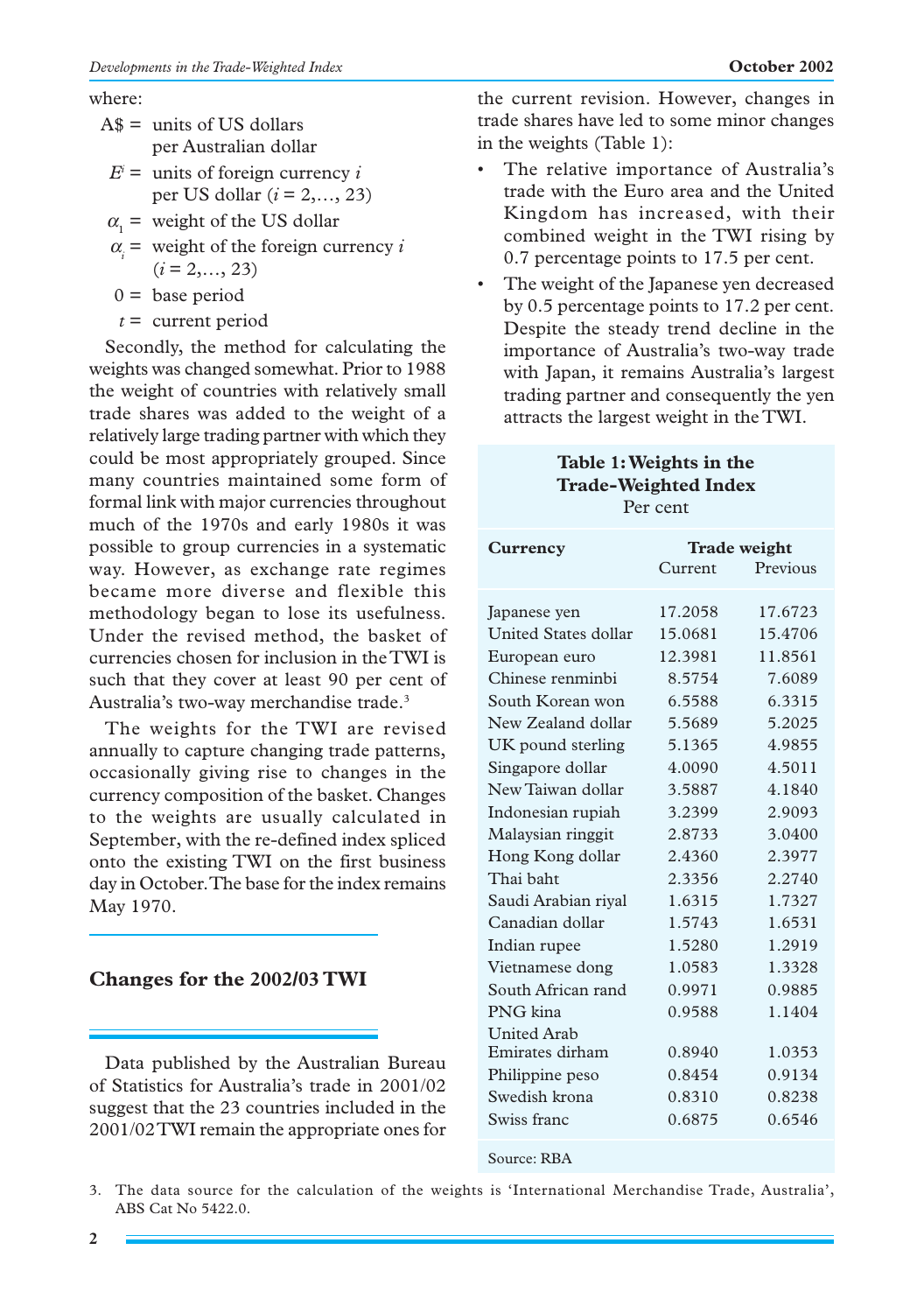#### **Reserve Bank of Australia Bulletin Constanting Constanting Constanting Constanting Constanting Constanting Constanting Constanting Constanting Constanting Constanting Constanting Constanting Constanting Constanting Cons**

- The combined weight of other countries in the Asia-Pacific region has remained broadly unchanged.
- The weight of the US dollar in the TWI fell slightly from 15.5 per cent to 15.1 per cent.

# **Longer-term Developments in the Weighting Scheme**

Prior to the float of the Australian dollar in 1983 the value of the currency was pegged with reference to the UK pound up to December 1971 and then the US dollar (Graph 1). In September 1974 the peg to the US dollar was abandoned in favour of setting the value of the Australian dollar on a multilateral basis against a basket of currencies. This decision reflected an increasing degree of flexibility and diversity in exchange rate regimes. Fixing the value of the Australian dollar against any one bilateral rate risked unfavourable implications for

**Graph 1**



Australia's international competitiveness when the exchange rates of major trading partners exhibited diverging trends. It was for this purpose that the Bank initially constructed the TWI, against which the value of the Australian dollar was determined from September 1974 to the eventual float in

| <b>Table 2: Historical TWI Weights</b><br>Per cent |         |         |         |         |         |         |         |  |  |  |
|----------------------------------------------------|---------|---------|---------|---------|---------|---------|---------|--|--|--|
|                                                    | 1974/75 | 1979/80 | 1984/85 | 1989/90 | 1994/95 | 1999/00 | 2002/03 |  |  |  |
| America                                            | 26.05   | 33.56   | 25.53   | 20.12   | 18.27   | 19.05   | 16.64   |  |  |  |
| US dollar                                          | 23.14   | 31.12   | 23.92   | 17.94   | 16.38   | 17.35   | 15.07   |  |  |  |
| Canadian dollar                                    | 2.90    | 2.44    | 1.61    | 2.19    | 1.89    | 1.70    | 1.57    |  |  |  |
| Asia-Pacific                                       | 41.07   | 37.70   | 47.54   | 56.10   | 61.99   | 58.51   | 60.78   |  |  |  |
| Japanese yen                                       | 25.85   | 22.87   | 24.84   | 26.65   | 23.69   | 18.13   | 17.21   |  |  |  |
| Chinese renminbi                                   | 1.09    | 2.26    | 1.92    | 2.76    | 4.90    | 6.04    | 8.58    |  |  |  |
| South Korean won                                   | (a)     | (a)     | 2.75    | 4.24    | 5.65    | 6.14    | 6.56    |  |  |  |
| Singapore dollar                                   | 1.68    | 2.10    | 2.98    | 3.17    | 4.30    | 3.83    | 4.01    |  |  |  |
| NZ dollar                                          | 4.43    | 4.67    | 4.85    | 5.16    | 6.18    | 5.87    | 5.57    |  |  |  |
| Other currencies                                   | 8.02    | 5.80    | 10.19   | 14.12   | 17.28   | 18.50   | 18.86   |  |  |  |
| Europe                                             | 28.94   | 23.11   | 20.71   | 21.59   | 18.05   | 21.48   | 19.05   |  |  |  |
| European euro                                      | 12.10   | 12.21   | 14.12   | 13.20   | 10.41   | 13.53   | 12.40   |  |  |  |
| UK pound                                           | 14.66   | 8.32    | 6.59    | 6.14    | 5.66    | 5.99    | 5.14    |  |  |  |
| Swedish krona                                      | 1.47    | 1.93    | (a)     | 1.21    | 1.04    | 1.04    | 0.83    |  |  |  |
| Swiss franc                                        | 0.71    | 0.65    | (a)     | 1.04    | 0.93    | 0.92    | 0.69    |  |  |  |
| Other currencies                                   | 3.94    | 5.62    | 6.22    | 2.19    | 1.69    | 0.96    | 3.52    |  |  |  |

(a) Not separately included

Source: RBA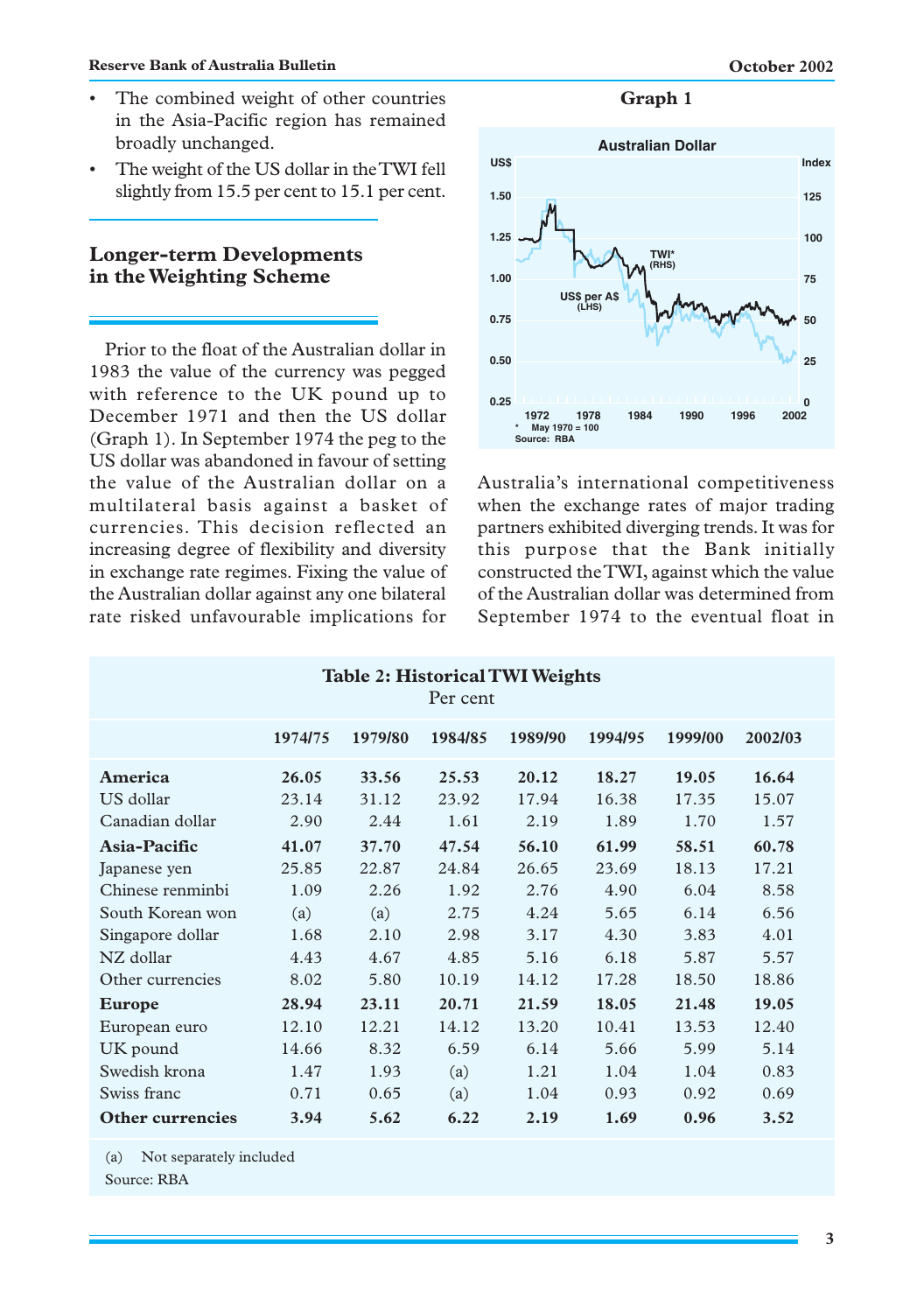December 1983. At the time of its inception the calculation of the TWI was back-cast to May 1970.

While the composition of the basket of currencies that form the TWI and bilateral trade shares have changed only marginally in recent years, definitive trends are discernible in the currency weights for the TWI over the past 30 years. A summary of the current and historical regional trade weights is given in Table 2.

The composition of the TWI has changed predominantly due to shifts in the relative importance of Australia's trading partners over time, but also as a result of methodological changes.

In the early 1970s the TWI was dominated by the US dollar, UK pound, Japanese yen, and major European currencies. These 'major currencies' had a combined weight of almost 80 per cent (Graph 2). This dominance in part reflected allocation of the merchandise trade of Australia's smaller trading partners to these major currencies. For example, Australia engaged in some trade with Egypt, Iran, Korea and the Philippines, but because the value of trade was insufficient to qualify for an individual currency weighting, their weights were added onto that of the US dollar. As a result major currencies such as the US dollar, and to a lesser extent the UK pound, were allocated weights considerably larger than indicated by their direct trade shares. With the



## **Graph 2**

exception of Japan, the currencies of countries in the Asia-Pacific region together attracted a relatively small weight at that time, partly because the weights of many of the countries in the region were allocated to the US dollar, but also because trade linkages with the region were not as strong as they are today.

Between 1970 and 1982, the importance of the 'major currencies' fell to 75 per cent. The UK pound's weight fell sharply over this period from 15 per cent to 6 per cent, with most of the decline attributable to a fall in the importance of imports from the United Kingdom. The US dollar weight rose steadily over the period. However, this reflected increased trade with smaller Asian countries, which were included in the US dollar basket, rather than higher trade with the United States itself. The Japanese yen and continental European currency weights were broadly unchanged over the decade.

Between 1982 and 1990, the composition of the TWI changed markedly, with the weighting of non-Japan Asia-Pacific currencies doubling to nearly 30 per cent at the expense of the US dollar. This sharp increase in the weighting mainly reflected greater trade with the region. Methodological changes made to the calculation of the index in 1988 also had an impact, with a number of smaller Asian countries being included separately in the TWI, rather than as part of the US dollar weight. The yen and European currency weights increased slightly over the period, while the UK pound weight was broadly unchanged.

Over the 1990s, the importance of non-Japan Asia-Pacific currencies continued to increase rapidly, and these currencies now constitute nearly 45 per cent of the TWI. One notable departure from this broad trend was the period between 1998 and 2000 when the Asian financial crisis significantly reduced trade with the region. Most of the trend rise in the weight for the region has been at the expense of Japan and North America.

While the explicit weight of the US dollar in the TWI has been declining over the 1990s, reflecting the reduced trade weight with the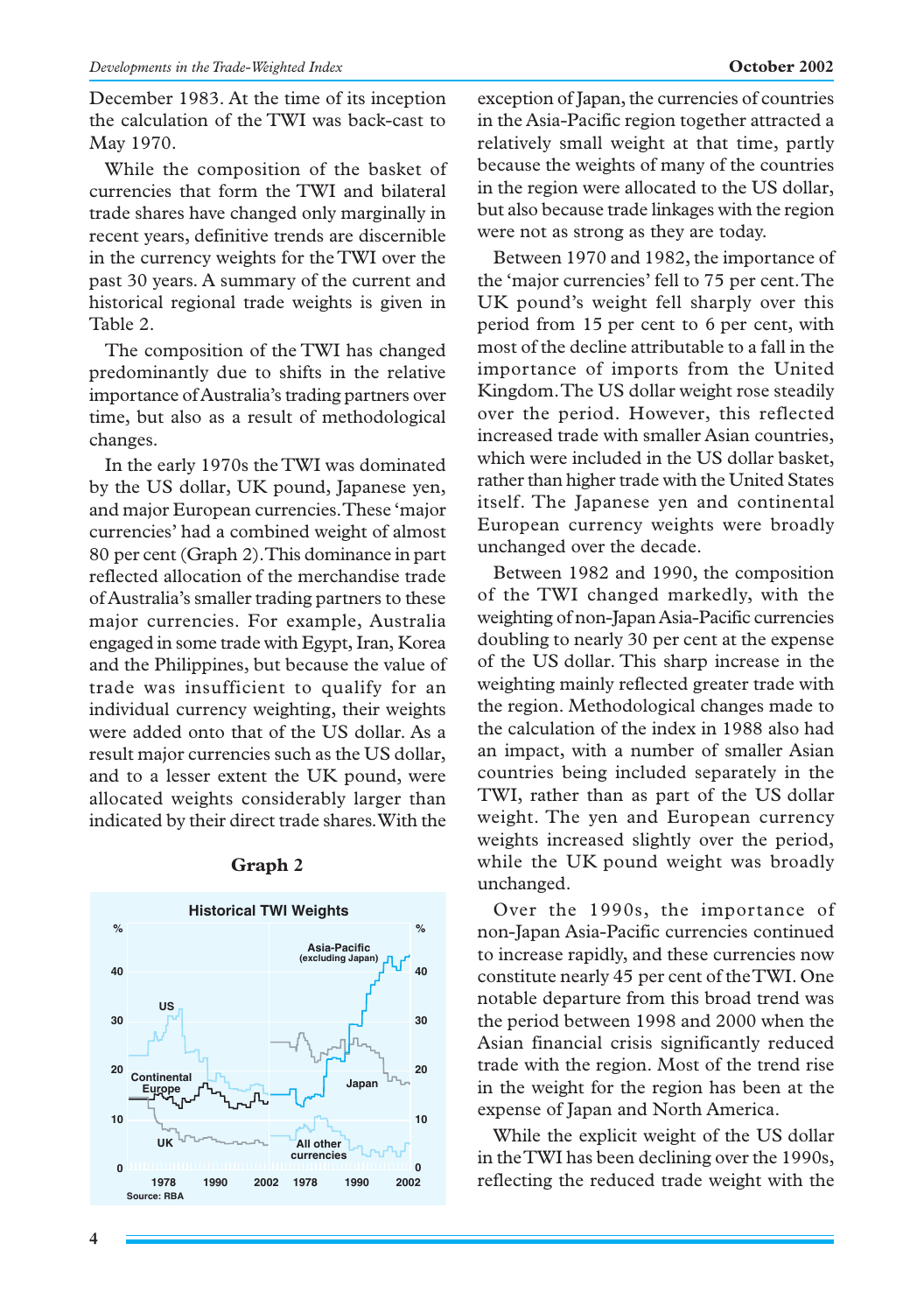#### **Reserve Bank of Australia Bulletin Constanting Constanting Constanting Constanting Constanting Constanting Constanting Constanting Constanting Constanting Constanting Constanting Constanting Constanting Constanting Cons**

United States, greater trade with a number of **Graph 3** countries whose exchange rates are closely managed against the US dollar make the implicit weight attracted by the US dollar considerably larger. When taking this into consideration the weight of the US dollar roughly doubles from an explicit weight of around 15 per cent under the current weights to an implicit weight of over 30 per cent.

## **Import and Export Shares**

The trade weights discussed above are based on the sum of Australia's exports and imports to determine the overall two-way trade linkages with other countries. However, Australia's pattern of trade varies quite widely in the relative regional composition of exports and imports. While some regions are clearly major trading partners because they are an important export destination, this does not necessarily mean that the region is a similarly important source of imports. The converse is generally true of regions that are important trading partners principally due to their dominance in supplying imports to Australia.

Based on the data used to construct the latest trade weights, the Asia-Pacific region is the most important destination for Australian exports and the most important source of imports, even when Japan is excluded (Graph 3). While a large proportion of Australia's resource exports of metal ores and coal are destined for Japan and smaller Asian countries, the basic manufactures and consumer goods that we import from the region hold a somewhat smaller relative share of total imports. The opposite is true for Europe and North America; imports from these regions are relatively more important than exports to them.

At times it may be instructive to take the regional composition of exports and imports into account when analysing multilateral



exchange rate movements. In the past the Bank has made reference to export- and import-weighted exchange rate indices when there have been important divergences from the TWI.4The most recent episode where this occurred was during the Asian financial crisis in 1997/98. At that time the devaluation of the currencies of Australia's important export destinations in the Asian region led to an appreciation in the export-weighted index of the Australian dollar (Graph 4). However, the shock to the Asia-Pacific region more widely

### **Graph 4**



<sup>4.</sup> Refer also to Reserve Bank of Australia (1998),['Alternative Measures of the Effects of Exchange Rate Movements](http://www.rba.gov.au/PublicationsAndResearch/Bulletin/bu_jan98/bu_0198_1.pdf) [on Competitiveness',](http://www.rba.gov.au/PublicationsAndResearch/Bulletin/bu_jan98/bu_0198_1.pdf) Reserve Bank of Australia *Bulletin*, January.